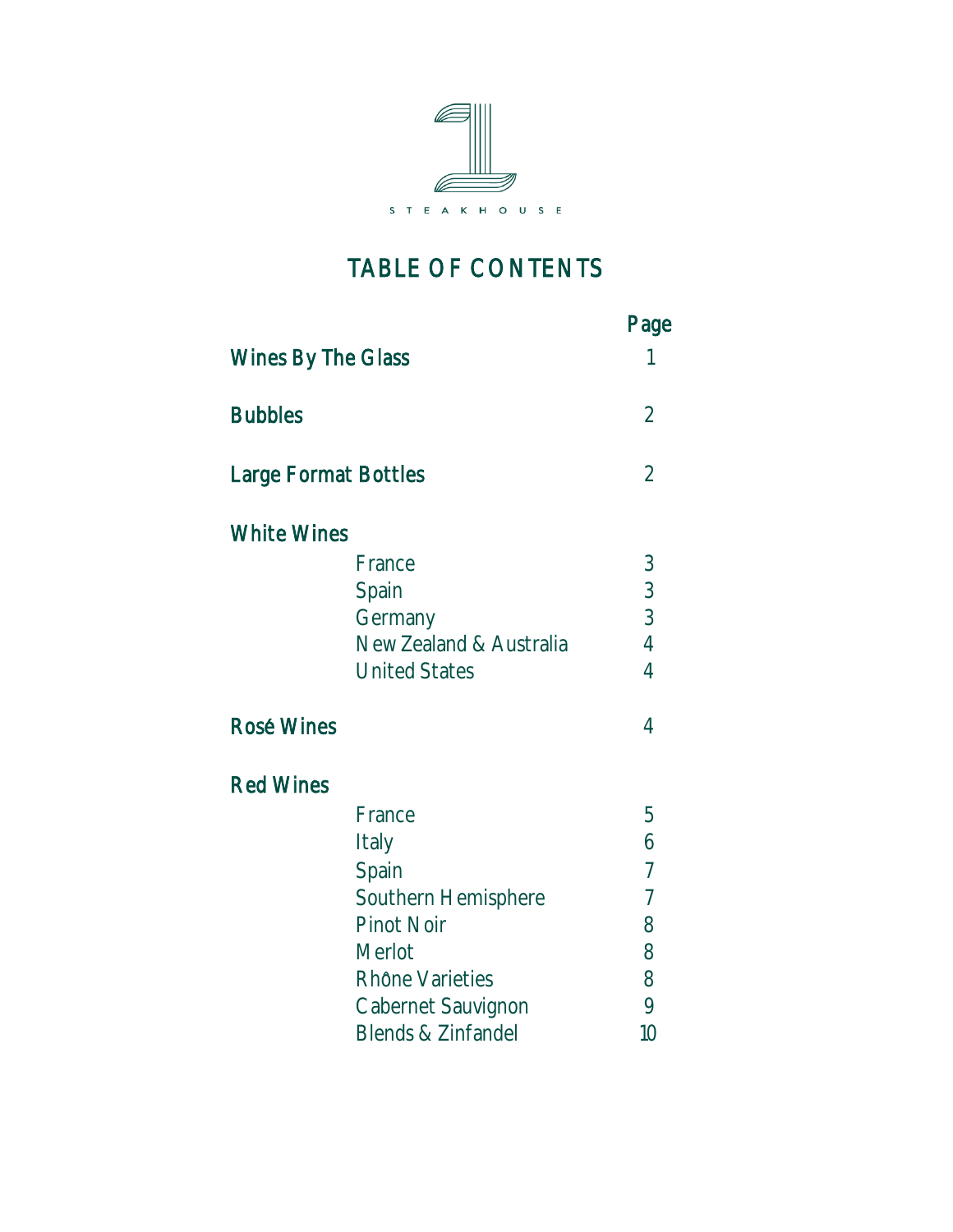### BY THE GLASS

| Sparkling Wine                                | 60z |
|-----------------------------------------------|-----|
| Champagne, Taittinger, La Francaise, Reims mv | 26  |
| Moscato D'Asti, Col Dei Venti, Piedmont 2020  | 14  |
| Prosecco, De Paolo, Veneto my                 | 14  |
| Rosé, Domaine Chandon, California my          | 18  |

#### White Wine

| Chardonnay, Far Niente, Napa Valley 2018                                       | 45 |
|--------------------------------------------------------------------------------|----|
| Chardonnay, Miner, Napa Valley 2019                                            | 19 |
| Sauvignon Blanc, Spy Valley, Marlborough, New Zealand 2021                     | 15 |
| Pinot Grigio, Scarpetta, Friuli-Venezia Giulia 2020                            | 14 |
| Riesling, Carl Ehrhard, Rüdesheimer Roesneck, Kabinett, Rhiengau, Germany 2019 | 15 |

#### Rosé

| Jean Luc Colombo, Cape Bleue, Rhone Valley 2019 |  |
|-------------------------------------------------|--|
|-------------------------------------------------|--|

#### Red Wine

| Pinot Noir, Folktale, Santa Lucia Highlands 2018                      | 23 |
|-----------------------------------------------------------------------|----|
| Pinot Noir, George, Sonoma Coma, Russian River Valley 2020            | 18 |
| Pinot Noir, Résonance, Willamette Valley 2020                         | 22 |
| Malbec, Piattelli Vineyards, Premium Reserve, Mendoza, Argentina 2020 | 16 |
| Merlot, Kiona, Red Mountain, WA 2018                                  | 18 |
| Sangiovese, Certosa di Belriguardo, Innno, Toscana, Italy 2015        | 14 |
| Bordeaux, Margaux du Margaux 2014                                     | 50 |
| Cabernet Blend, Neyers, Left Bank, Napa Valley 2019                   | 25 |
| Cabernet Sauvignon, Caymus, Napa Valley 2019                          | 65 |
| Cabernet Sauvignon, Foley Johnson, Rutherford 2019                    | 19 |
| Cabernet Sauvignon, Peju, Napa Valley 2019                            | 25 |
| Zinfandel, Optima, Dry Creek Valley 2019                              | 16 |

### Liquid Dessert *3oz*

| Sauternes, La Fleur d'Or, Bordeaux, France 2013 |     |
|-------------------------------------------------|-----|
| Tawny Port, Fonseca, 20 Year Old                |     |
| Late Bottled Vintage Port, Dow's, LBV 2011      | 16. |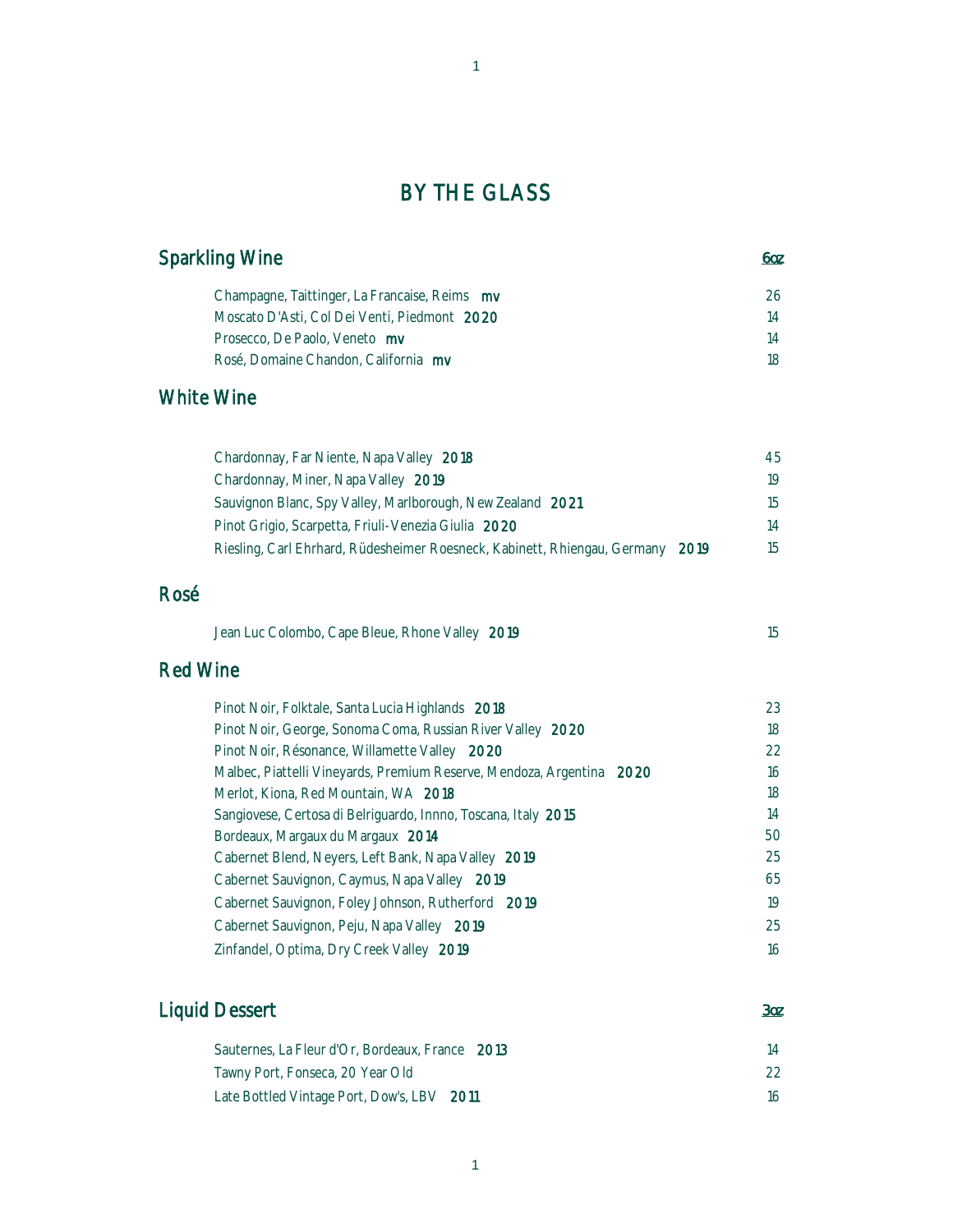## BUBBLES

## Champagne

| 21001 | Agrapart, Les 7 Crus, Avize mv                     | 134 |
|-------|----------------------------------------------------|-----|
| 21015 | Beau Joie, Special Cuvee, Epernay mv               | 150 |
| 21020 | Cuvée Heritage, Rosé mv                            | 180 |
| 21003 | Dom Perignon, Epernay<br>2010                      | 495 |
| 21004 | Egly-Ouriet, Rosé, Grand Cru, Ambonnay<br>mv       | 289 |
| 21005 | Gaston Chiquet, Tradition, Dizy mv                 | 106 |
| 21006 | Lanson, Brut mv                                    | 99  |
| 21016 | Legras & Haas, $\text{Rosé},$ Chouilly $\text{mv}$ | 145 |
| 21030 | Louis Roederer, Cristal, Reims 2013                | 625 |
| 40575 | Taittinger, La Francaise, Reims mv                 | 104 |
| 21017 | Veuve Clicquot, Yellow Label, Reims my             | 150 |

## Sparkling

| 40175 Moscato D'Asti, Col Dei Venti, Piedmont 2020 | 56  |
|----------------------------------------------------|-----|
| 40185 Prosecco, De Paolo, Veneto mv                | 56  |
| 21013 Domaine Chandon, Etoile, Napa Valley mv      | 74  |
| 40150 Domaine Chandon, Rosé, California my         | 72  |
| 21016 Schramsberg, Brut Rosé, North Coast 2018     | 105 |

# LARGE FORMATS

### Champagne

| 30015 | Nicolas Feuillatte, Brut, Chouilly mv | 263 |
|-------|---------------------------------------|-----|
|-------|---------------------------------------|-----|

#### Red

### Magnums - 1.5L

| 30060 Bordeaux, Le Rival, Lussac Saint-Emilion 2015                      | 285  |
|--------------------------------------------------------------------------|------|
| 30030 Cabernet Blend, Miner, The Oracle, Napa Valley 2016                | 415  |
| 30045 Cabernet Sauvignon, Far Niente, Napa Valley 2018                   | 550  |
| 30025 Cabernet Sauvignon, Ladera, Estate, Napa Valley 2014               | 334  |
| 30010 Pinot Noir, Belle Glos, Clark & Telephone, Santa Maria Valley 2019 | 226. |
| 30000 Red Blend, The Prisoner, California 2019                           | 245  |
|                                                                          |      |

### Double Magnums - 3L

| 30040 Cabernet Sauvignon, Duckhorn, Napa Valley 2017                 | 695 |
|----------------------------------------------------------------------|-----|
| 30005 Cabernet Sauvignon, Orin Swift, Mercury Head, Napa Valley 2017 | 895 |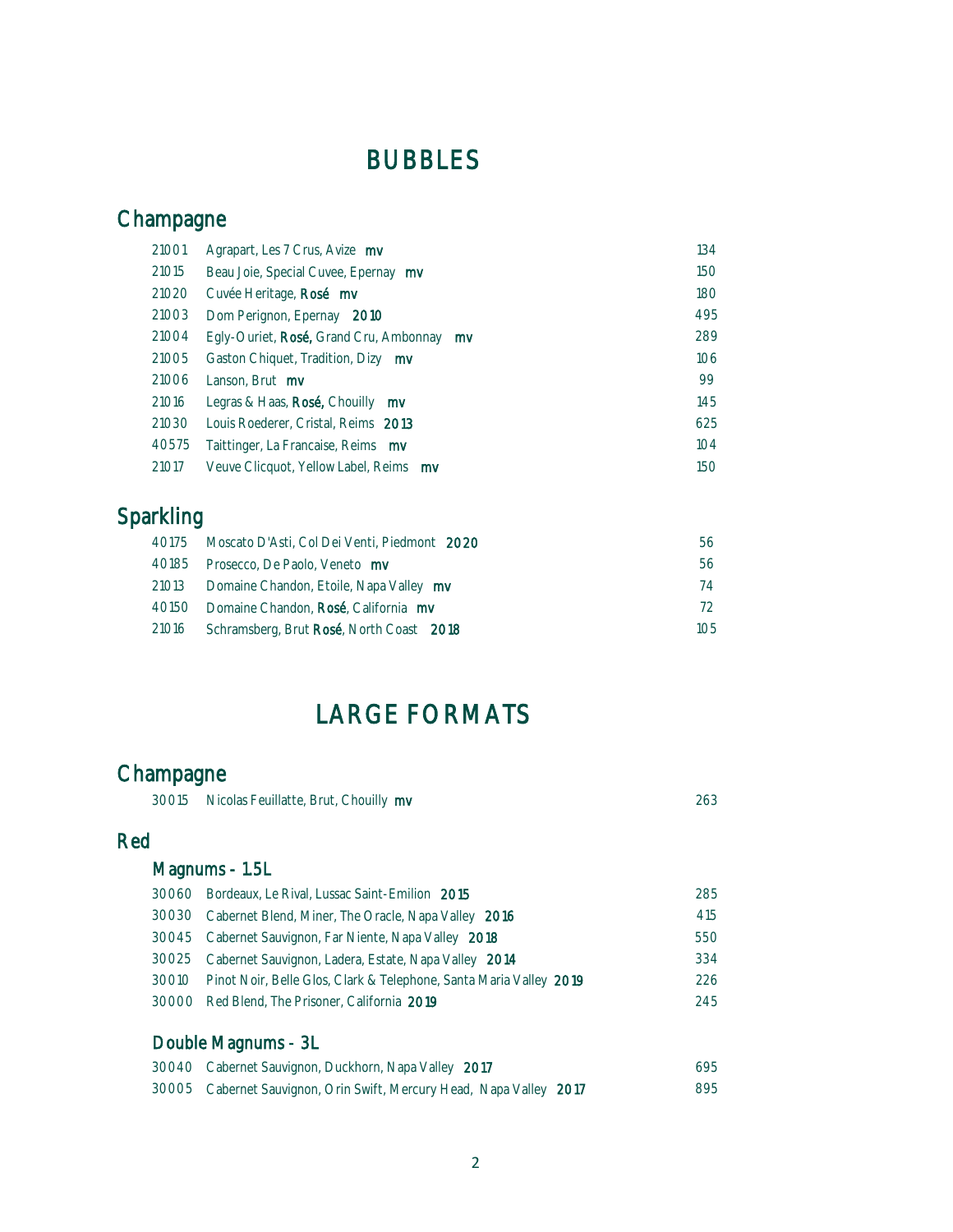## WHITE WINES

### France

|              | <b>Burgundy</b> |                                                                                      |     |
|--------------|-----------------|--------------------------------------------------------------------------------------|-----|
|              | 10005           | Bourgogne, Dominique Lafon 2015                                                      | 110 |
|              | 10000           | Corton Vergennes, Domaine Chanson, Grand Cru 2015                                    | 290 |
|              | 10020           | Chablis, Le Domaine d'Henri, Les Allées du Vignoble 2018                             | 75  |
|              | 10025           | Mâcon-Verze, Domaine Leflaive 2016                                                   | 126 |
|              | 10010           | Nuits St. Georges Blanc, Domaine Henri Gouges, La Perriere, 1 <sup>er</sup> Cru 2014 | 244 |
|              | <b>Bordeaux</b> |                                                                                      |     |
|              | 10050           | French Blue 2021                                                                     | 40  |
|              | 10210           | Mouton Cadet, Reserve 2017                                                           | 45  |
|              | Loire Valley    |                                                                                      |     |
|              | 10080           | Sancerre, Domaine Gérard Fiou, Le Grand Roc 2017                                     | 95  |
|              | 10040           | Sancerre, Langlois-Chateau 2020                                                      | 75  |
| <b>Italy</b> |                 |                                                                                      |     |
|              | 10045           | Falanghina, Feudi di San Gregorio, Campania 2019                                     | 70  |
|              | 10060           | Orvieto, Argillae, Umbria 2020                                                       | 50  |
|              | 40530           | Pinot Grigio, Scarpetta, Friuli-Venezia Giulia 2020                                  | 56  |
|              | 10240           | Soave Classico, Prá, Monte Grande, Veneto 2015                                       | 65  |
| Spain        |                 |                                                                                      |     |
|              | 10070           | Albariño, Filaboa, Rias Baixas 2017                                                  | 56  |
|              | 10280           | Garnatxa Blanca, Castell d'Age, Penedés, Natural Orange Wine 2020                    | 75  |
|              | Portugal        |                                                                                      |     |
|              | 10260           | Antão Vaz Blend, Orison, Pipa, Alentejano 2020                                       | 55  |
|              | Germany         |                                                                                      |     |
|              | 40140           | Riesling, Carl Ehrhard, Rüdesheimer Roseneck, Kabinett, Rhiengau 2019                | 60  |
|              | 10065           | Riesling, St. Urbans-Hof, Layrentiuslay, Spätlese, Mosel 2012                        | 120 |
|              | 10030           | Riesling, Von Winning, Von Winnings, Pflaz 2017 (DRY)                                | 56  |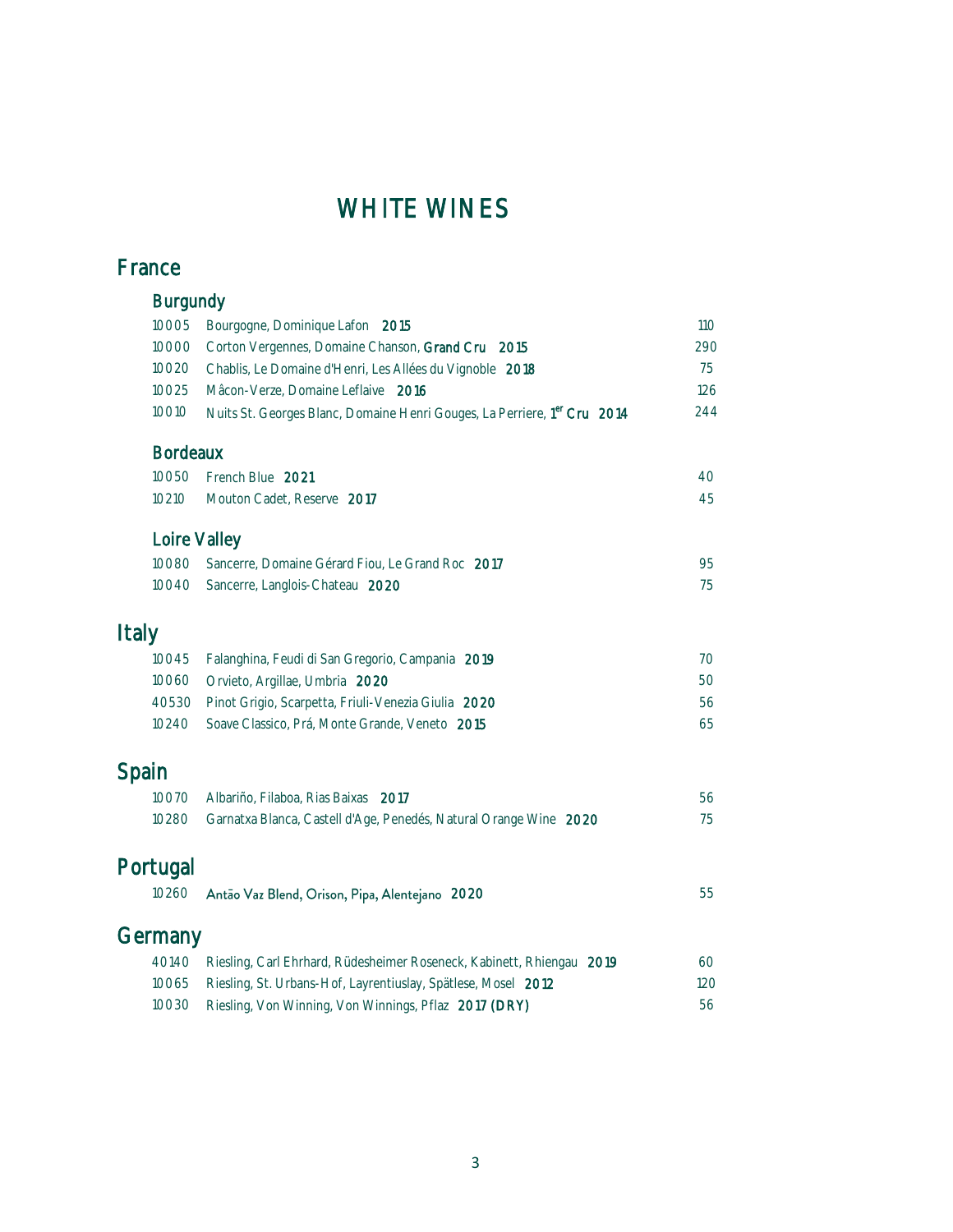### WHITE WINES

### United States

#### Sauvignon Blanc 10200 Duckhorn, Napa Valley 2020 85 10110 Groth, Napa Valley 2020 60 10230 Peju, Napa Valley 2020 80 10190 Spottswoode, Napa & Sonoma 2018 105 **Chardonnay** 10100 Cakebread, Napa Valley 2020 120 10090 Far Niente, Napa Valley 2018 175 10130 Jordan, Russian River Valley 2019 85 10150 Mer Soleil, Silver, Unoaked, Monterey County 2017 62 40425 Miner, Napa Valley 2019 76 10180 Pahlmeyer, Jayson, Napa Valley 2018 100 10105 Sanford, Sta. Rita Hills 2018 70 10215 Trombetta, Gap's Crown Vineyard, Petaluma Gap 2017 190

#### Other Whites

|       | 10220 Pinot Gris, Raptor Ridge, Willamette Valley, OR 2020 | 48 |
|-------|------------------------------------------------------------|----|
| 10170 | Viogner, San Simeon, Stefano Vineyard, Paso Robles 2020    | 50 |
| 10140 | White Blend, Conundrum, California 2016                    | 61 |

### New Zealand

| Sauvignon Blanc |  |
|-----------------|--|
|-----------------|--|

| 10160 Oyster Bay, Marlborough 2021 |  |
|------------------------------------|--|
| 40550 Spy Valley, Marlborough 2021 |  |

#### Rosé Wine

| 10250 Rumor, Cotes de Provence 2020                         | 90.  |
|-------------------------------------------------------------|------|
| 10270 Château d'Esclans, Rock Angel, Cotes de Provence 2019 | -80- |
| 40360 Jean Luc Colombo, Cape Bleue, Rhone Valley 2019       | 60   |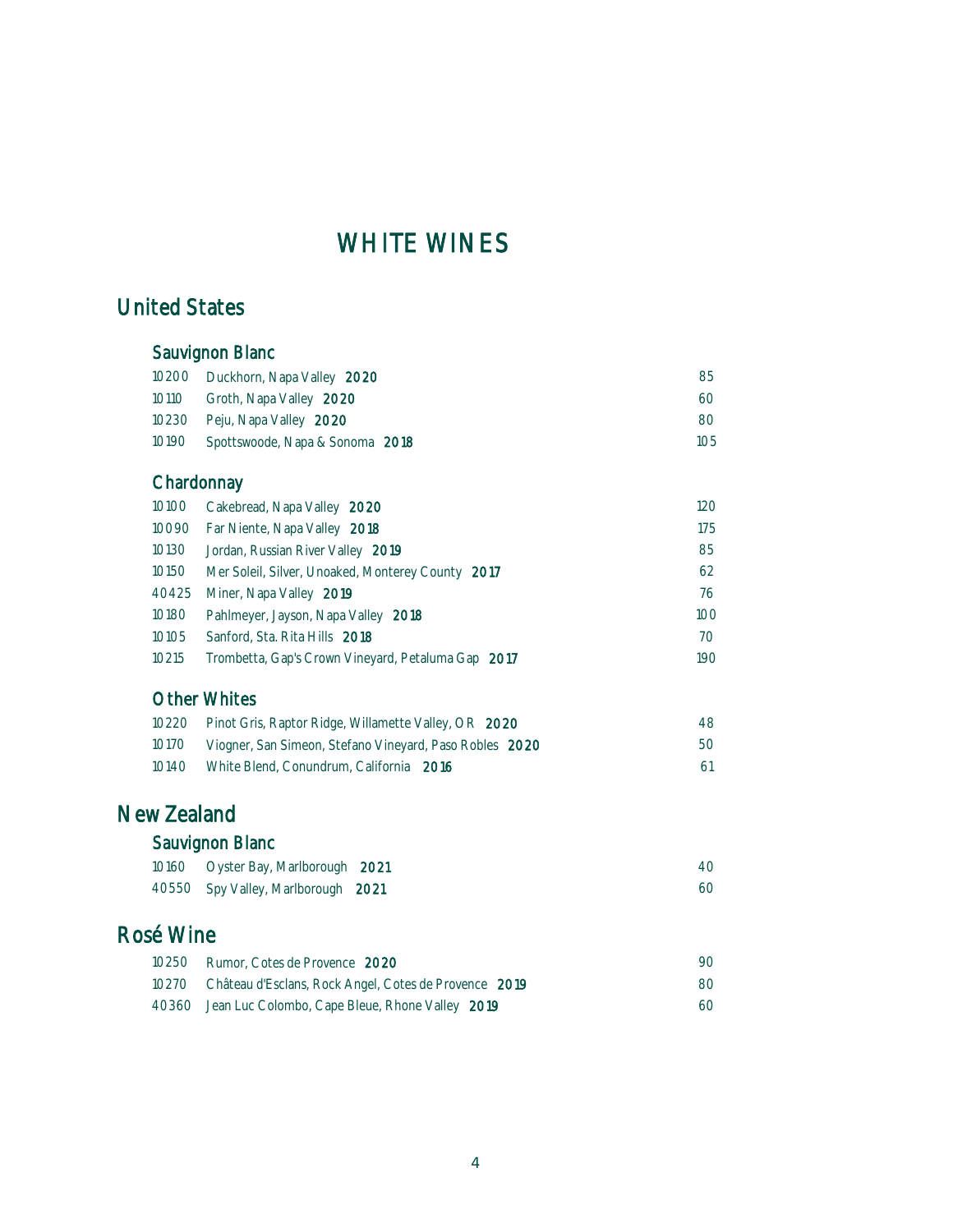### France

### Burgundy

|       | 20770 Bourgogne, Domaine Arlaud, Roncevie 2017                                         | 135 |
|-------|----------------------------------------------------------------------------------------|-----|
|       | 20785 Chambolle Musigny, Domaine Antonin Guyon, Les Cras, 1 <sup>er</sup> Cru 2016     | 215 |
| 20751 | Clos Vougeot, Remoissenet Pére et Fils, Grand Cru 2007                                 | 805 |
| 20782 | Gevrey-Chambertin, Domaine Armand Rousseau, Clos St. Jacques, 1 <sup>er</sup> Cru 2011 | 995 |
|       | 20780 Richebourg, Domaine Gros Frere et Soeur, Grand Cru 2016                          | 795 |
| 20765 | Volnay, Domaine Henri Boillot 2014                                                     | 175 |
|       | 20775 Vosne-Romanée, Pierre-Yves Colin Morey 2017                                      | 285 |
|       |                                                                                        |     |

### Rhône Valley

|                                                     | 275                                                                                                                                                                                                                                                                                     |
|-----------------------------------------------------|-----------------------------------------------------------------------------------------------------------------------------------------------------------------------------------------------------------------------------------------------------------------------------------------|
|                                                     | 199                                                                                                                                                                                                                                                                                     |
|                                                     | 120                                                                                                                                                                                                                                                                                     |
|                                                     | 210                                                                                                                                                                                                                                                                                     |
|                                                     | 95                                                                                                                                                                                                                                                                                      |
| Gigondas, Domaine de Montvac, Adage 2019            | 90                                                                                                                                                                                                                                                                                      |
| Hermitage, Domaine Fayolle, Les Dionnères 2015      | 180                                                                                                                                                                                                                                                                                     |
| Saint-Joseph, Ferraton Pére et Fils, Le Source 2015 | 85                                                                                                                                                                                                                                                                                      |
| Vin de Pays de Vaucluse, Abelard, Chêne Bleu 2007   | 195                                                                                                                                                                                                                                                                                     |
|                                                     | 20505 Châteauneuf-du-Pape, Clos de l'Oratoire des Papes, Les Chorégies 2015<br>Châteauneuf-du-Pape, E. Guigal, Château de Nalys 2016<br>20565 Châteauneuf-du-Pape, Domaine de L'Arnesque 2018<br>20200 Cornas, Matthieu Barret, Brise Cailloux 2018<br>Crozes-Hermitage, E. Guigal 2018 |

#### Bordeaux

| 20740 | Château Calon Segur, Saint-Estephe 2016            | 450  |
|-------|----------------------------------------------------|------|
| 20735 | Château Ducru-Beaucaillou, Saint-Julien 2012       | 540  |
| 20380 | Château Gombaude-Guillot, Pomerol 2010             | 215  |
| 20560 | Château Kirwan, Margaux 2018                       | 180  |
| 20755 | Château La Mission Haut Brion, Pessac-Leognan 2014 | 640  |
| 20009 | Château Lamothe Bergeron, Saint-Estephe 2016       | 90   |
| 20120 | Château Magnol, Haut-Medoc 2017                    | 75   |
| 20710 | Château Margaux 2007                               | 1250 |
| 20733 | Château Mouton-Rothschild, Pauillac 2006           | 1395 |
| 20650 | Clarendelle, Château Haut-Brion, Medoc 2018        | 115  |
| 20220 | Margaux du Château Margaux 2014                    | 195  |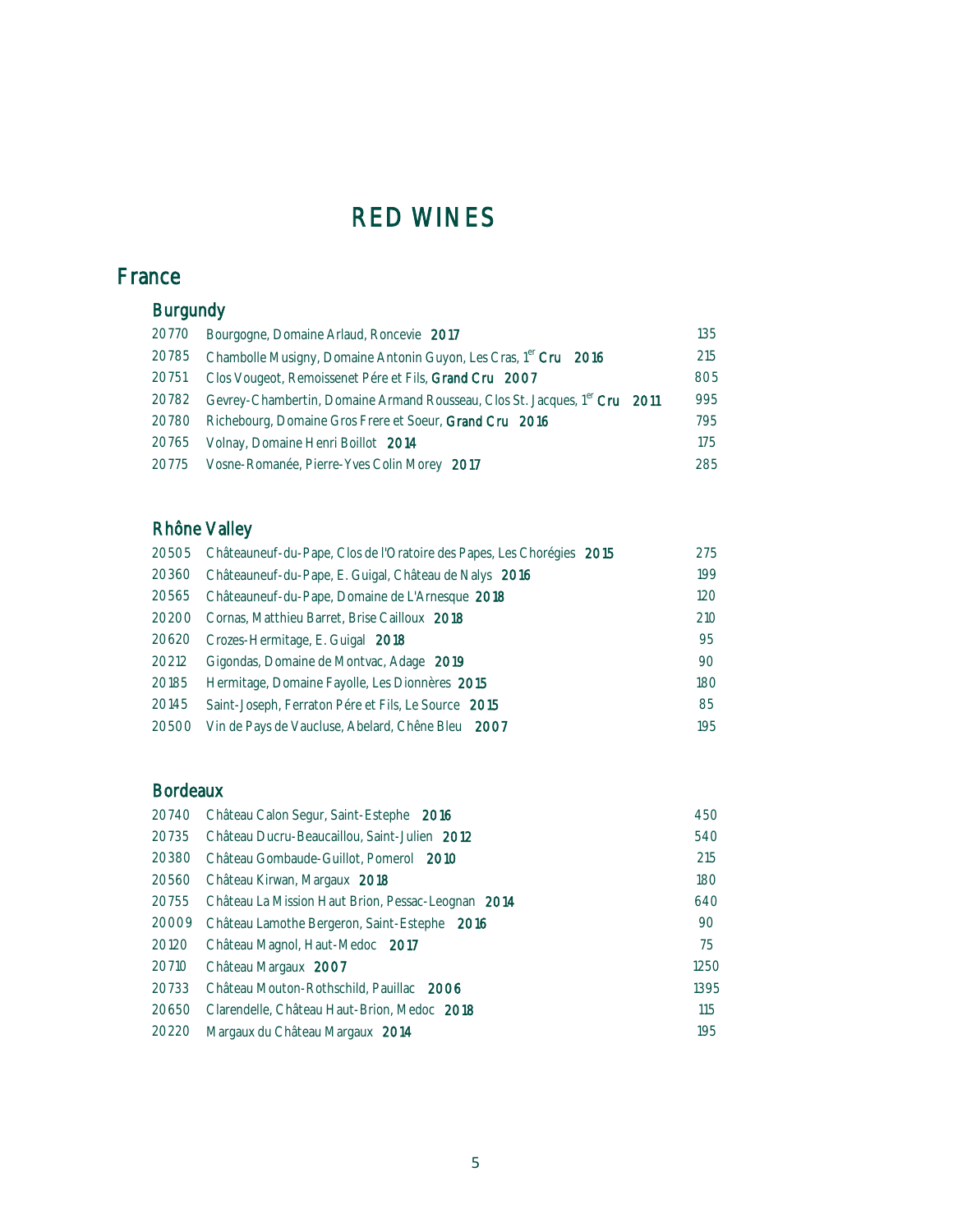## Italy

#### Piemonte

|       | 20340 Barbaresco, Angelo Gaja 2013                | 413 |
|-------|---------------------------------------------------|-----|
| 20730 | Barbaresco, La Spinetta, Bordini 2017             | 149 |
|       | 20763 Barbera d'Asti, Braida, Ai Suma 2016        | 95  |
|       | 20665 Barolo, Luigi Scavino, Azelia 2016          | 125 |
| 20670 | Barolo, Marrone 2014                              | 95  |
|       | 20745 Barolo, Oddero, Vignarionda Riserva 2008    | 315 |
| 20635 | Barolo, Pio Cesare 2017                           | 175 |
|       | 20335 Barolo, Tenuta Cucco, Cerrati, Riserva 2010 | 240 |

#### Veneto

| 20232 Amarone della Valpolicella, Brigaldara 2013   | 195     |
|-----------------------------------------------------|---------|
| 20575 Amarone della Valpolicella, Corte Armano 2017 | $115 -$ |
| 20325 Corvina, Allegrini, La Grola 2014             | -85     |
| 20680 Valpolicella Ripasso, Cesari, Mara 2018       | 60      |

#### Toscana

| 20530 | Brunello Di Montalcino, Castello di Romitorio 2007         | 230 |
|-------|------------------------------------------------------------|-----|
| 20375 | Brunello Di Montalcino, Frescobaldi, Caestel Giocondo 2013 | 190 |
| 20790 | Brunello Di Montalcino, La Fiorita 2015                    | 155 |
| 20350 | Brunello Di Montalcino, Valdicava 2008                     | 395 |
| 20550 | Chianti Classico Riserva, Monsanto 2017                    | 80  |
| 20140 | Rosso Di Montalcino, Silvio Nardi 2016                     | 95  |
| 20085 | Super Tuscan, Antinori, Tignanello 2018                    | 315 |
| 20515 | Super Tuscan, Arcanum 2015                                 | 199 |
| 40145 | Super Tuscan, Certosa di Belriguardo, Innno 2015           | 56  |
| 20655 | Super Tuscan, Il Paradiso di Frassina, UVE 12 2016         | 115 |

#### Umbria

| 20460 Montefalco Sagrantino, Romanelli 2015               | 13O.    |
|-----------------------------------------------------------|---------|
| 20752 Montefalco Rosso Riserva, Romanelli, Molinetta 2012 | $120 -$ |
| 20750 Sangiovese, Barberani, Polvento 2015                | 15O     |

### Campania

| 20742 Taurasi, Mastroberardino, Radici, Riserva 2014 |  |
|------------------------------------------------------|--|
|                                                      |  |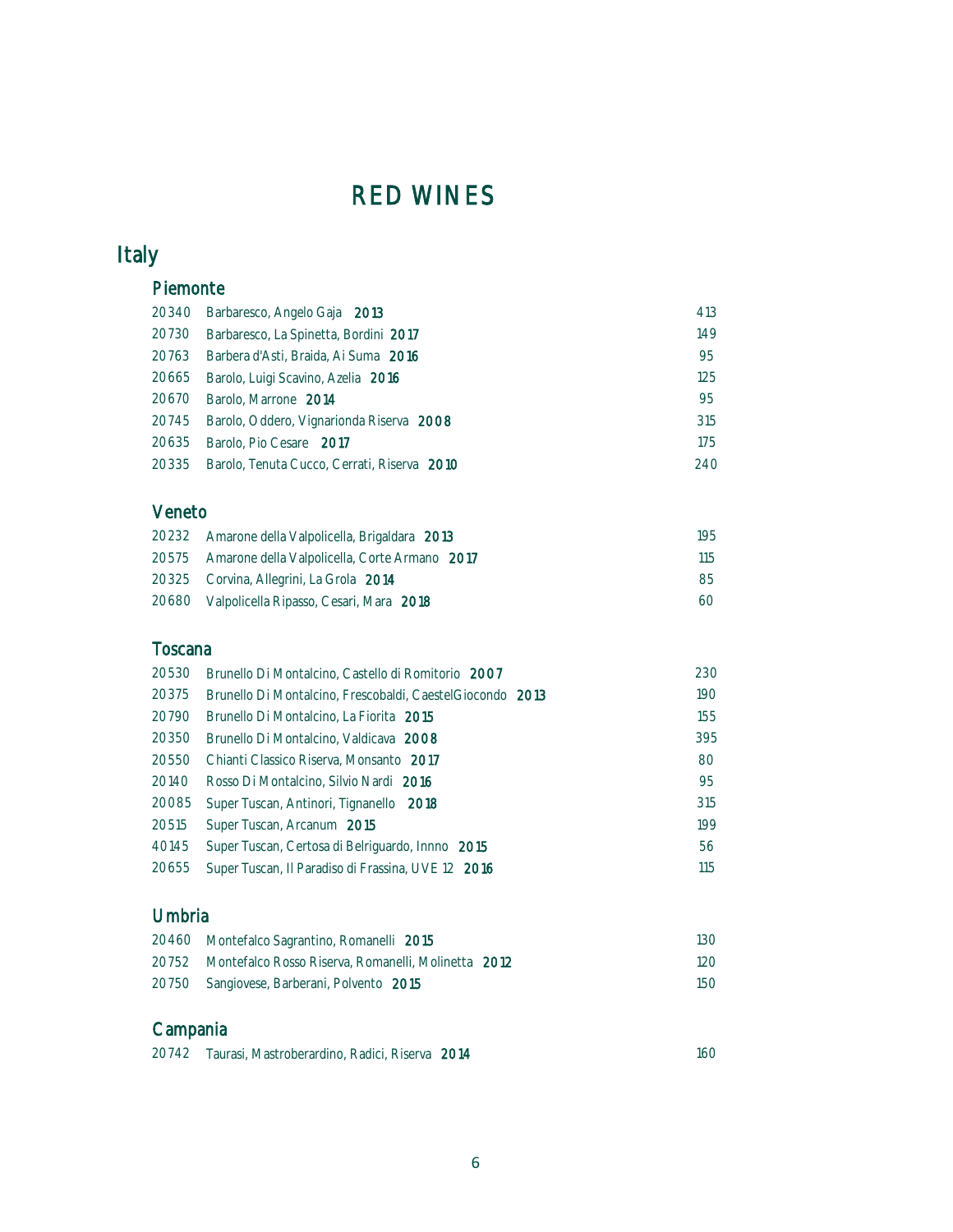## Spain

| 20520    | Bierzo, Raúl Pérez, Ultreia de Valtuille 2014                     | 148 |
|----------|-------------------------------------------------------------------|-----|
| 20590    | Priorat, Bodega Bravo Escós, Pas Del Caus 2019                    | 75  |
| 20795    | Priorat, Clos Mogador, Manyetes 2018                              | 205 |
| 20722    | Ribera del Duero, Bodegas Portia, Triennia de Portia 2011         | 155 |
| 20355    | Ribera del Duero, Dominio de Pingus, Flor de Pingus 2015          | 215 |
| 20420    | Rioja, CVNE, Imperial, Reserva 2016                               | 120 |
| 20625    | Rioja, El Coto de Imaz, Reserva 2016                              | 70  |
| 20478    | Rioja, Roda I, Reserva 2005                                       | 275 |
| Portugal |                                                                   |     |
| 20100    | Alicante Bouschet/Touriga Nacional, Orison, Rowan, Alentiano 2019 | 99  |

## Southern Hemisphere

| Chile     |                                                                       |     |
|-----------|-----------------------------------------------------------------------|-----|
| 20265     | Bordeaux Blend, Almaviva, Maipo Valley 2018                           | 390 |
| 20720     | Cabernet Blend, Le Dix de Los Vascos, Colchagua 2016                  | 165 |
| 20125     | Cabernet Sauvignon, 1865 Vineyards, Maipo Valley 2018                 | 60  |
| Argentina |                                                                       |     |
| 20580     | Malbec, Bramare, Valle de Uco, Mendoza 2017                           | 99  |
| 20595     | Malbec, Luca, Old Vine, Valle de Uco, Mendoza 2018                    | 75  |
| 40500     | Malbec, Piattelli Vineyards, Premium Reserve, Mendoza, 2020           | 64  |
| 20280     | Malbec, Terrazas de Los Andes, High Altitude Vineyards, Mendoza 2017  | 125 |
|           |                                                                       |     |
|           | Australia & New Zealand                                               |     |
| 20295     | Cabernet / Shiraz, Penfolds, Bin 389, South Australia 2018            | 120 |
| 20285     | Merlot, Hickinbotham, The Revivalist, McLaren-Vale 2014               | 155 |
| 20465     | Pinot Noir, Rippon, Mature Vines, Lake Wanaka, Central Otago, NZ 2017 | 160 |

| 20135 Shiraz, Two Hands, Gnarly Dudes, Barossa Valley 2017 |  |
|------------------------------------------------------------|--|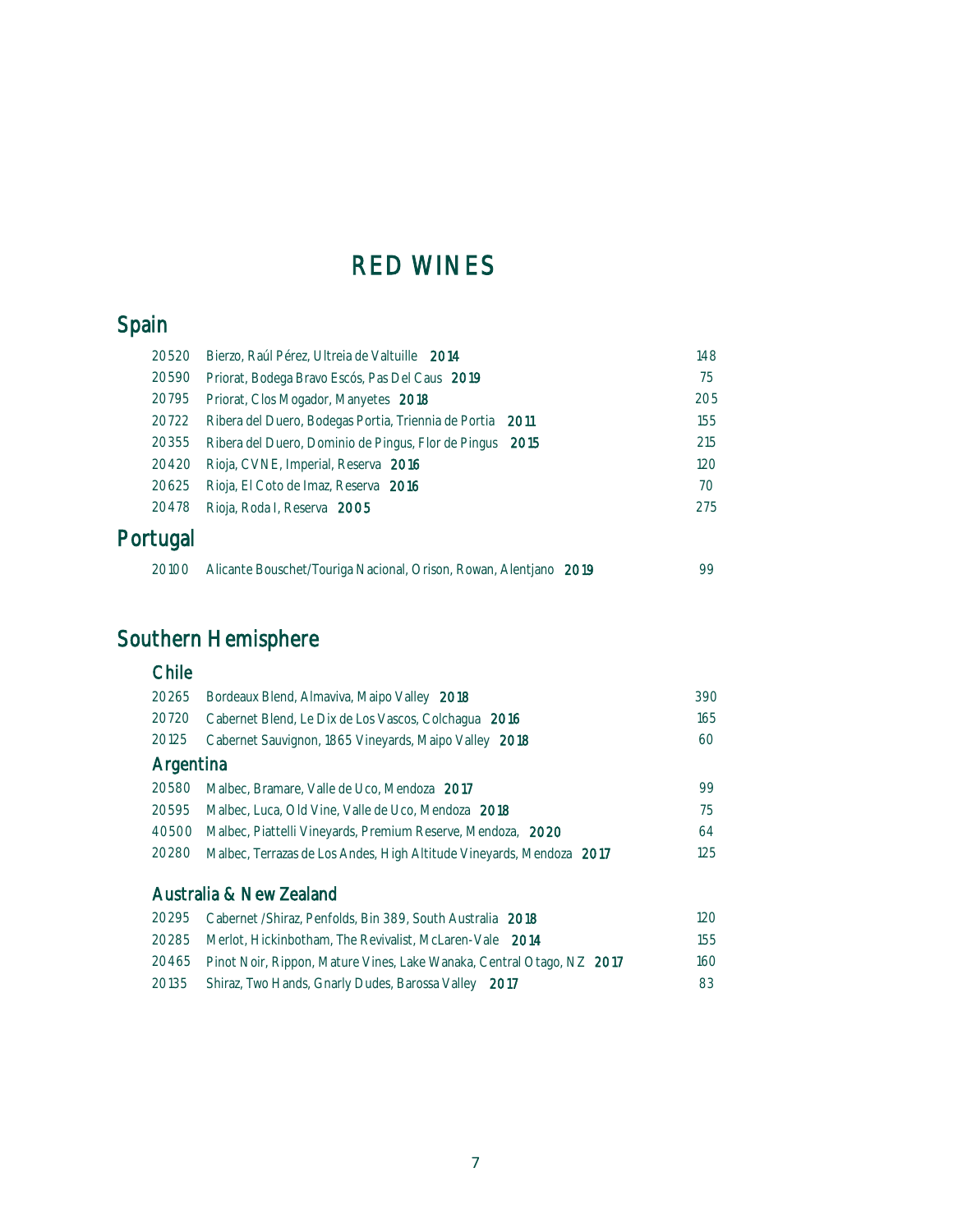### United States

| <b>Pinot Noir</b> |                                                                   |     |
|-------------------|-------------------------------------------------------------------|-----|
| 20095             | Adelsheim, Breaking Ground, Chehalem Mountains, OR 2018           | 95  |
| 20074             | Alexana, Revana Vineyard, Dundee Hills, OR 2018                   | 140 |
| 20510             | Bergstrom, Silice, Chehalem Mountains, OR 2015                    | 157 |
| 20115             | Emeritus, Hallberg Ranch, Russian River Valley 2017               | 105 |
| 40290             | Folktale, Reserve, Santa Lucia Highlands 2018                     | 92  |
| 40325             | George, Sonoma Coma, Russian River Valley 2020                    | 72  |
| 20070             | Hartford Court, Fog Dance Vineyard, Russian River Valley 2015     | 150 |
| 20090             | Kosta Browne, Sonoma Coast 2018                                   | 255 |
| 20310             | La Follette, Van Der Kamp Vineyard, Sonoma Mountain 2013          | 80  |
| 20525             | L'Uisine, Sta. Rita Hills 2017                                    | 140 |
| 20230             | Lingua Franca, The Plow, Eola-Amity Hills, OR 2019                | 150 |
| 20250             | Merry Edwards, Russian River Valley 2019                          | 159 |
| 20255             | Papapeitro Perry, Leras Vineyard, Russian River Valley 2016       | 133 |
| 20189             | Raptor Ridge, Temperance Hill Vineyard, Eola-Amity Hills, OR 2017 | 99  |
| 20202             | Trombetta, Gap's Crown Vineyard, Petaluma Gap 2015                | 175 |
| 20330             | Vivier, Sonoma Coast 2018                                         | 105 |
| 20270             | Williams Selyem, Foss Vineyard, Russian River Valley<br>2014      | 273 |

#### Rhône Varieties

| 20290 Grenache, Tuck Beckstoffer, Melée, CA 2014                    | 88  |
|---------------------------------------------------------------------|-----|
| 20079 Grenache Blend, Keplinger, Vermillion, CA 2018                | 90  |
| 20124 Syrah, DuMol, Wild Mountainside, Russian River Valley 2019    | 155 |
| 20406 Syrah, Gramercy Cellars, Lower East, Columbia Valley, WA 2017 | 75  |
| 20275 Syrah, Klinker Brick, Farráh, Lodi 2019                       | 55  |
| 20470 Syrah, Melville, Sta. Rita Hills 2018                         | 90  |
| 20104 Syrah, Sine Qua Non, Distenta I, CA 2019                      | 495 |
| 20410 Syrah, Sine Qua Non, The Hated Hunter, CA 2017                | 450 |
|                                                                     |     |

#### Merlot

|                                                                                                            | 129                                        |
|------------------------------------------------------------------------------------------------------------|--------------------------------------------|
|                                                                                                            | 75                                         |
|                                                                                                            | 72                                         |
|                                                                                                            | 139                                        |
| 20485 Emmolo, Napa Valley 2019<br>40375 Kiona, Red Mountain, WA 2018<br>20305 Paloma, Spring Mountain 2013 | 20190 Duckhorn Vineyards, Napa Valley 2018 |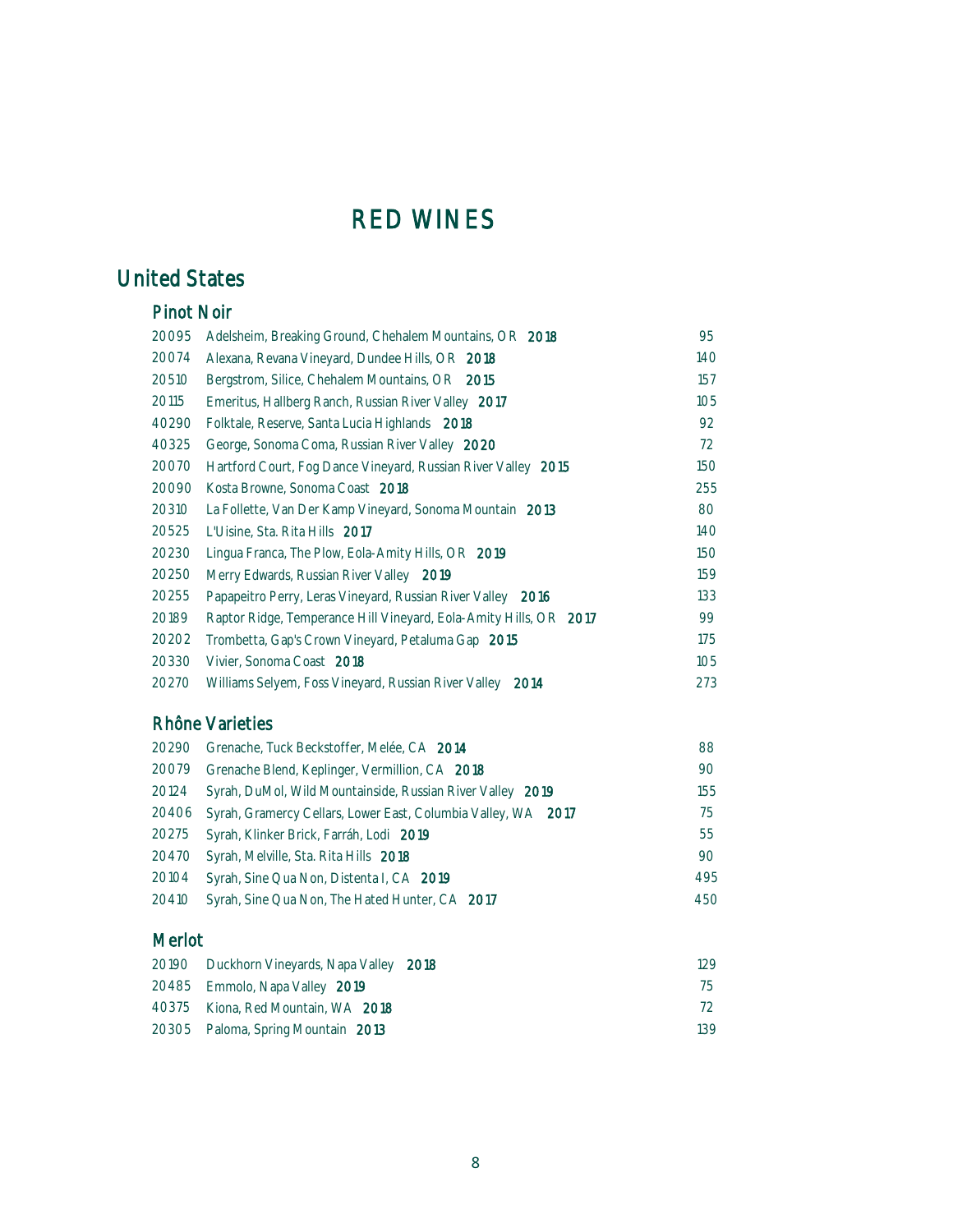### United States

|       | Cabernet Sauvignon                                                |      |
|-------|-------------------------------------------------------------------|------|
| 20035 | Adaptation, Napa Valley 2018                                      | 175  |
| 20415 | Anakota, Helena Montana Vineyard, Knights Valley 2015             | 192  |
| 20385 | Anthem, Beckstoffer Las Piedras Vineyard, St. Helena 2016         | 265  |
| 20015 | Cade Estate, Howell Mountain 2018                                 | 260  |
| 20020 | Caymus Vineyards, Napa Valley 2020                                | 260  |
| 20435 | Caymus Vineyards, Special Selection, Napa Valley 2017             | 475  |
| 20155 | Charles Krug, Napa Valley 2018                                    | 95   |
| 20260 | Clif Lede, Poetry, Stags Leap District 2015                       | 395  |
| 20160 | Daou, Paso Robles 2020                                            | 60   |
| 20610 | Debeikes, Oakville<br>- 2010                                      | 120  |
| 20030 | Dunn, Howell Mountain 2014                                        | 310  |
| 20110 | Faust, Napa Valley 2018                                           | 140  |
| 40275 | Foley Johnson, Rutherford 2019                                    | 76   |
| 20065 | Franciscan, Monterey County 2018                                  | 55   |
| 20292 | Freemark Abbey, Napa Valley 2011                                  | 250  |
| 20300 | Ghost Block, Oakville 2019                                        | 180  |
| 20410 | Grace Family, Blank, Rutherford 2016                              | 525  |
| 20040 | Groth, Oakville 2018                                              | 150  |
| 20425 | Harlan Estate, Napa Valley 2010                                   | 1800 |
| 20010 | Hedges, Red Mountain, WA 2018                                     | 110  |
| 20345 | Heitz Cellars, Napa Valley 2017                                   | 160  |
| 20134 | Inglenook, Rutherford 2017                                        | 150  |
| 20175 | Jordan, Alexander Valley 2017                                     | 150  |
| 20215 | Kata, Beckstoffer Bourn Vineyard, St. Helena 2014                 | 361  |
| 20430 | Krutz Family Cellars, Beckstoffer Georges III, Rutherford<br>2016 | 295  |
| 20210 | Moone-Tsai, Napa Valley 2016                                      | 246  |
| 20184 | Orison, Napa Valley 2019                                          | 160  |
| 40475 | Peju, Napa Valley 2019                                            | 99   |
| 20205 | Peltier, Reserve, Lodi 2016                                       | 130  |
| 20235 | Penfolds, Bin 704, Napa Valley 2018                               | 95   |
| 20441 | Pulido-Walker, Melanson Vineyard, St. Helena<br>2015              | 415  |
| 20440 | Pulido-Walker, Panek Vineyard, St. Helena 2015                    | 415  |
| 20715 | Ridge, Montebello, Santa Cruz Mountains 1995                      | 795  |
| 20475 | Round Pond, Reserve, Rutherford 2016                              | 239  |
| 20605 | Schrader, Double Diamond, Oakville 2019                           | 160  |
| 20630 | Shafer, Hillside Select, Stag's Leap District 2017                | 650  |